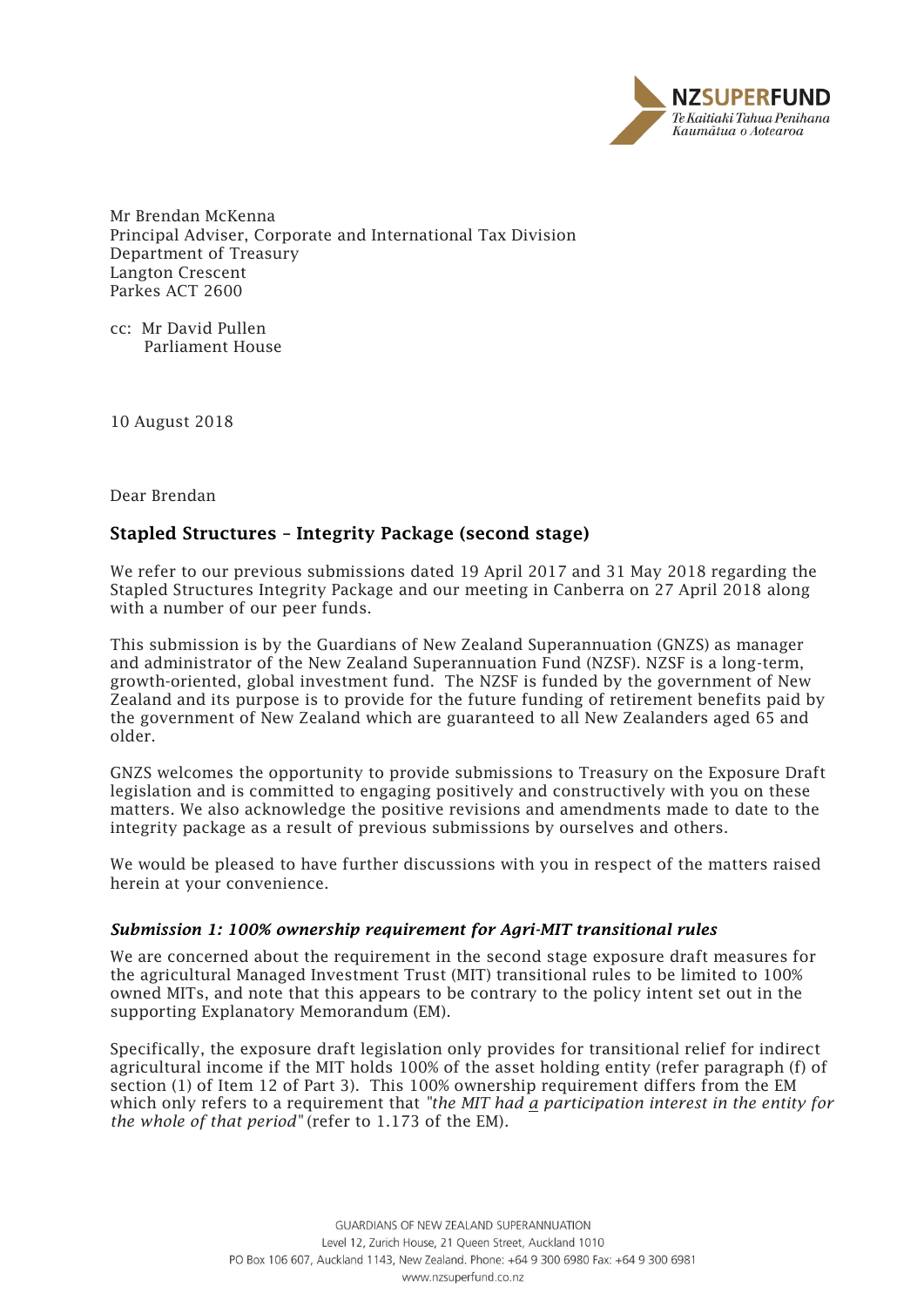The limit on transitional relief to indirect investments only if they are 100% owned by a MIT:

- is distortionary because it creates asymmetric treatment between direct and indirect investments;
- is arbitrary because it changes the tax treatment for long-term investments without any reasonable transition period (and therefore is contrary to the 27 March 2018 policy announcement); and
- is contrary to policy objectives because it penalises investors who have created joint ventures with Australian farmers (relative to investments which are 100% foreign owned).

NZSF has made long term investments in Australian agriculture based on the MIT regime. NZSF's ownership interest in these investments falls below 100%. These investments have been made by taking an interest in a unit trust that owns the relevant land, in combination with other local investors in the unit trust.

We submit that the transitional rules should apply to any amounts derived, received or made by a MIT from an entity in which it holds a participation interest (i.e. consistent with the EM) over the relevant period.

#### *Submission 2: taxation of unrealised capital gains for Agri-MITs*

The exposure draft legislation contemplates certain types of investors accessing concessional MIT withholding tax rates on capital gains accruing on assets held prior to Treasury's initial policy announcement (27 March 2018) and during the investor's transitional period. For example, capital gains realised in respect of stapled structures continue to qualify for a 15% capital gains tax rate, and sovereign investors with immunity will receive a deemed market value cost base for capital gains tax purposes on 1 July 2026.

Agricultural MITs on the other hand are not eligible for the same grandfathering or concessions. Instead, any capital gains realised by investors in agricultural assets after the 7 year transition period<sup>1</sup> would become subject to Australian income tax at the applicable corporate income tax rate (currently 30%).

NZSF has made significant investments prior to 27 March 2018 in Australian agricultural land through its joint venture with the Bondfield Family (Palgrove Beef). As part of the investment analysis undertaken, the agricultural business forecast capital gains to accrue in respect of these land holdings by 30 June 2026. NZSF would therefore be adversely affected by the current position in the exposure draft legislation.

We submit that in circumstances where an agricultural MIT continues to hold a transitional investment in agricultural land and disposes of it after the transition period, it would be appropriate to limit the rate of tax on any accrued capital gain at the end of the transitional period to 15% – with any subsequent accretion in value subject to tax at the corporate income tax rate.

l

<sup>&</sup>lt;sup>1</sup> In relation to the Sovereign Immunity changes, Schedule 4, Part 2 item 6, unless otherwise covered by a private binding ruling from the ATO with a longer application period.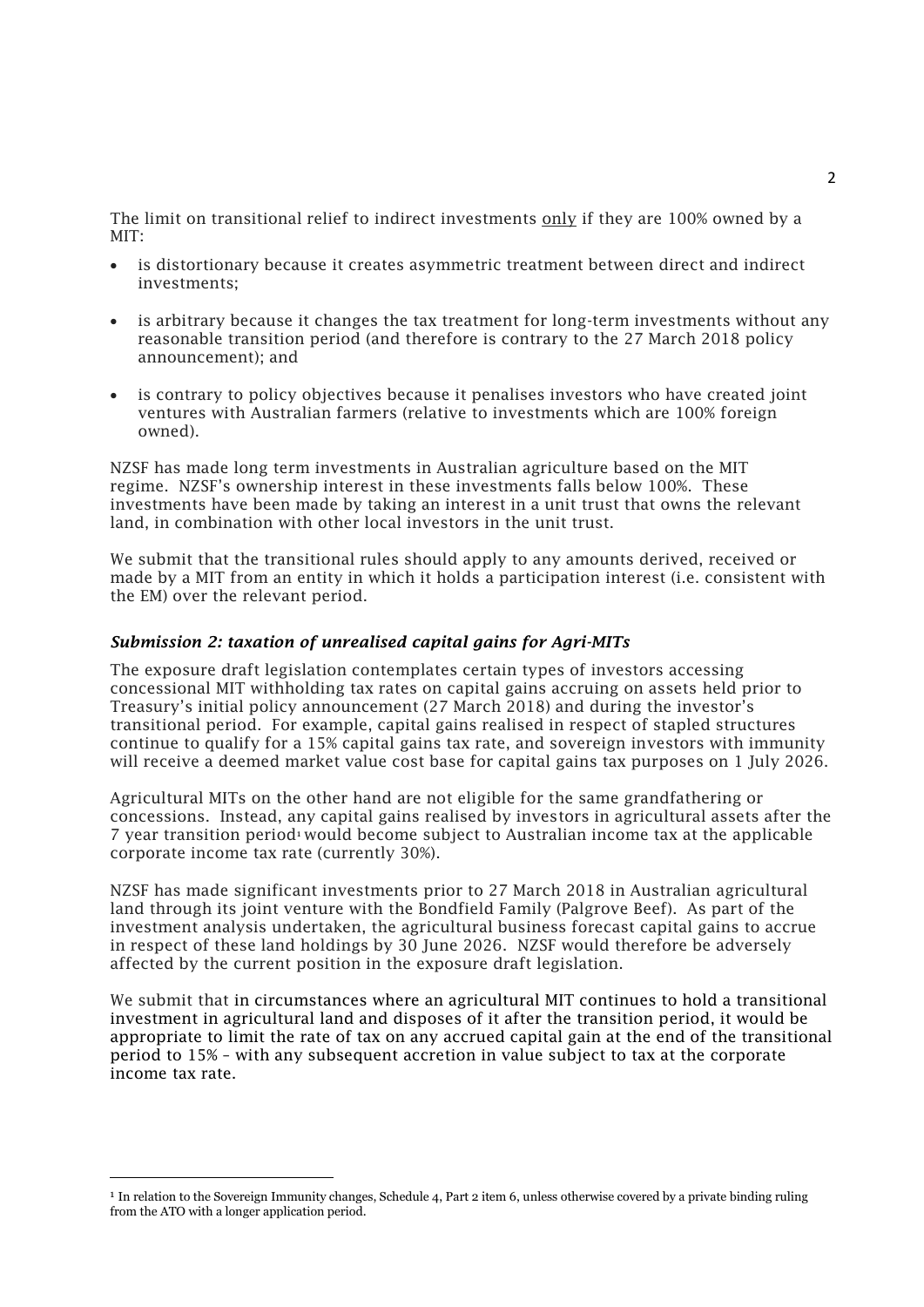This approach would limit distortion in market prices caused by taxation. Agricultural assets generally have a small market and therefore the expected increase in selling arising in 2026 as a result of this change could have a significant direct impact. For example, an excess of vendors could result in falling prices, with direct and subsequent impacts for surrounding property valuations.

## *Submission 3: "contract" vs "assets held" at 27 March 2018*

There is a lower threshold to access the transitional provisions for 'MIT cross stapled arrangement income' (Item 10) compared to the transitional provisions for 'MIT agricultural income' (Item 12). Specifically:

- For 'MIT cross stapled arrangement income' the transitional rules apply to arrangements where an entity "entered into a contract before 27 March 2018 in respect of the acquisition or creation of a facility" or an entity owns a facility at a time before 27 March 2018.
- For 'MIT agricultural income' the transitional rules apply where a MIT (directly or indirectly) "held the asset" before 27 March 2018.

The transitional test for 'MIT cross stapled arrangement income' caters for a circumstance where a taxpayer has committed to paying a purchase price subject to existing taxation laws under a contract that has been signed, but not completed. There is no equivalent provision in the agricultural transitional rules.

A trust that is majority owned by NZSF had entered into a conditional contract to acquire agricultural land before 27 March 2018 with settlement set to occur after FIRB approval was obtained. This investment was made under the existing taxation laws and before any knowledge of the extent of the change in the tax policy to exclude agricultural land from the MIT regime. NZSF was therefore unable to factor the change in Australia's taxation laws into the valuation and purchase price for this investment.

As there is no clear policy reason for the difference in approach, we submit that the transitional timing rule that applies to 'MIT cross stapled arrangement income' should also apply to the Agricultural MIT transitional provisions.

## *Submission 4: Extend transition for future enhancements to Agri- MITs*

The MIT cross staple arrangement transitional rules will also cover future expansions and enhancements where assets are added to an existing facility or improve or extend its functionality. The EM provides examples illustrating how this will apply (refer in particular to examples 1.19 – 1.21).

We submit that the 'enhancement of a facility' concept should also apply to Agriculture MITs and that the EM should include agri-specific examples to clarify the scope and application of this rule in an agriculture context. We have provided the following examples to illustrate the types of expenditure we submit should be eligible to be included as a future enhancement and which do not represent a new facility in their own right: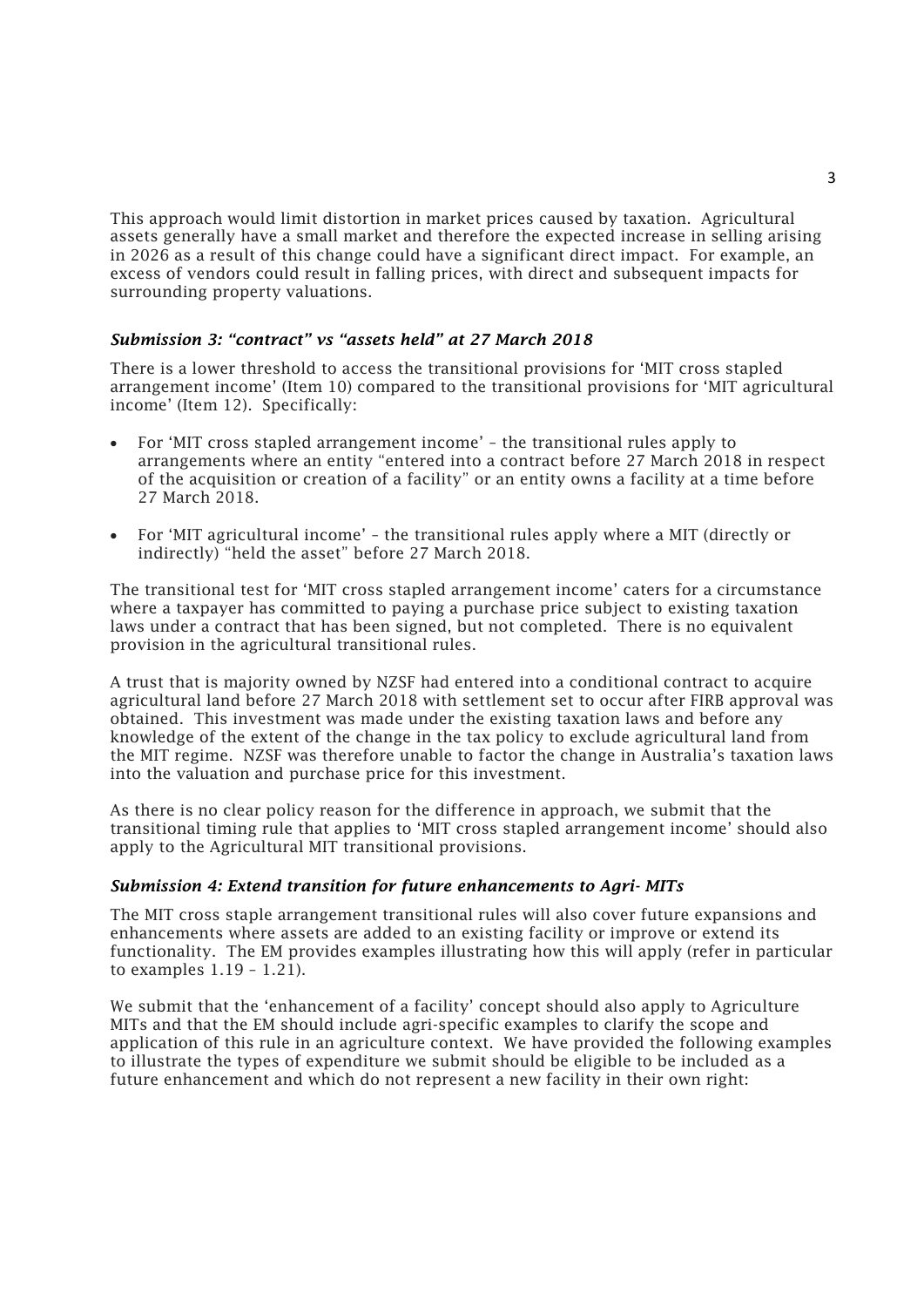- Life-cycle expenditure to maintain functional efficacy, ie costs that relate to the maintenance and/or improvement of the existing capital base such as fencing and land improvements in respect of land that qualifies for the transitional treatment.
- Expenditure in relation to organic growth in the ordinary course of business such as where the business acquires an adjoining grazing block in order to allow for increases in stock numbers.

The above examples should be considered to be consistent with the comments provided in the EM and the factors that should be considered in determining whether a collection of assets together comprise a facility (refer to paragraph 1.157 of the draft EM).

Investors should be allowed to include such capital expenditure within the concessional MIT asset base as an existing agriculture facility during the transitional period. Practically, we also submit that this would remove the need to have to bifurcate what are likely to be (in many instances) de minimis or non-material amounts of rent.

## *Submission 5: overlap between transitional relief measures*

NZSF's investments in agricultural land potentially fall into the transitional regimes for 'MIT cross staple arrangement income' (Part 3, Item 10) and the 'MIT agricultural income' (Part 3, Item 12). As the outcomes differ between the two transitional regimes (and in the event the two transitional regimes are not aligned despite our submissions recommending that they should be) it would be helpful to have an anti-overlap rule that confirms the order of priority between the regimes and therefore the outcomes that affected investors can expect.

## *Submission 6: Aggregation of interests for the Sovereign Immunity Exemption*

The exposure draft legislation provides a framework for determining sovereign immunity and only exempts sovereign entities where they hold less than 10 per cent of an entity's ownership interest and do not influence an entity's key decision making<sup>2</sup>. The draft legislation specifies that in order to test whether the 10 per cent threshold test is satisfied, a sovereign entity's interest in a particular entity must be aggregated with the interest of other sovereign entities from the same sovereign entity group (sovereign entities from the same foreign country and the same foreign government) 3 .

## *Primary submission: No aggregation of sovereign entity interests where separate governance*

We are concerned with the notion of aggregating interests held by sovereign entities who are otherwise independent investment bodies from the same foreign country to determine whether or not the 10 percent safe harbour threshold has been exceeded. Our primary submission on this sovereign immunity matter is that where a sovereign entity has a separate Board of Directors responsible for choosing the entity's investment mandate (and therefore the deployment of capital for each relevant investment) the 10 percent safe harbour threshold should be determined on an individual entity by entity basis. In the situation where a separate Board of Directors exists, we submit that there should be no aggregation of sovereign entity interests from the same foreign country and the same foreign government.

1

<sup>2</sup> In accordance with the draft legislation, contained under proposed subsections 880-105(1)-(5) of the Income Tax Assessment Act 1997 (ITAA 1997). The draft legislation limits the exemption to trusts that are MITs in the relevant income year. <sup>3</sup> Subsection 880-105(1)(f) of the ITAA 1997.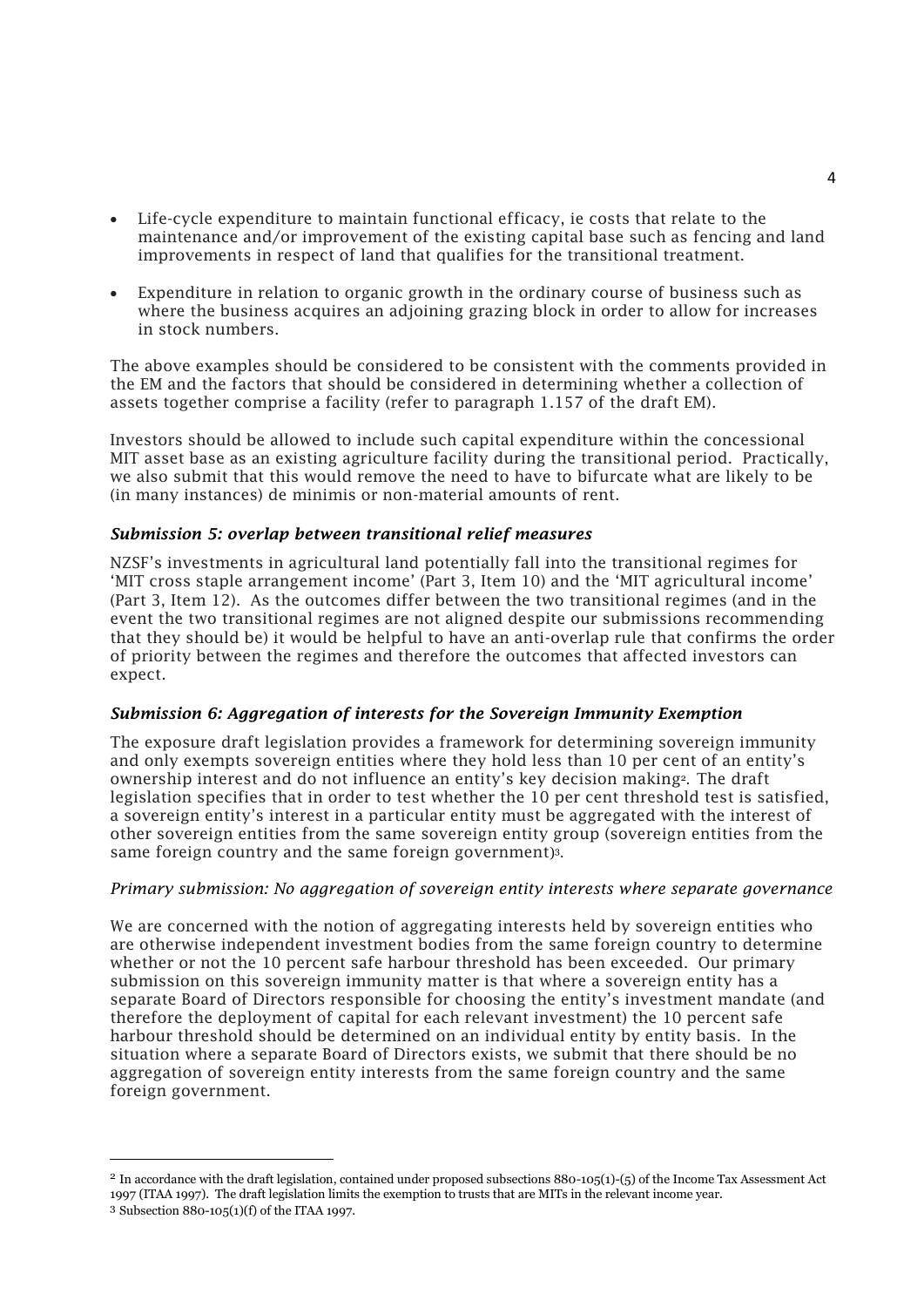To provide practical context to this issue and our experience we note the following:

- A foreign government may have established a number of sovereign funds for different purposes (within the same level of foreign government). In the case of New Zealand, the New Zealand Government has three Crown Financial Institutions (CFIs) that would meet the definition of sovereign entity (ie: the New Zealand Superannuation Fund, the Accident Compensation Corporation and the Earthquake Commission). These entities would be considered members of the same sovereign entity group. The New Zealand Local (State) Government may also have a number of funds that would meet the definition of sovereign entity and together would be considered members of the same sovereign entity group.
- All of the New Zealand sovereign entities have separate Boards of Directors and investment mandates. None of them are influenced, directed, controlled or subject to the instruction of any other sovereign entity (or any single, central authority in New Zealand).
- It would not be feasible to definitively determine whether or not the New Zealand Government exceeded the 10 percent threshold when aggregating the investments held across the separate sovereign entities (within the particular sovereign entity group) from time-to-time. Other than in the rare situation where they were co-investing together in a particular entity, individual sovereign entities would not be aware of what investments the other CFIs had made irrespective of whether they were investments in listed or unlisted entities / vehicles.

We submit that the 10 percent safe harbour threshold should be determined on an individual entity by entity basis where a sovereign entity has a separate Board of Directors responsible for choosing their own investment mandate. There should be no aggregation of foreign government interests in this situation unless it is clear that the Sovereign Entities within the sovereign entity group are working together to avoid the intent of the stapled securities integrity measures.

#### *Secondary submission: No aggregation of sovereign entity interests where one entity does not seek to claim the benefit of sovereign immunity or it is not an eligible covered sovereign entity*

In the event that our primary submission on sovereign immunity was not accepted then we believe the definition of 'sovereign entity group' (refer Schedule 4, Part 1, Item 5 proposed section 880-20) should be amended for the reason outlined below.

We are aware there could be situations where a sovereign entity elects not to claim sovereign immunity benefits or is excluded from claiming any benefits as it is not an eligible covered sovereign entity. In these situations, such an entity should be excluded from being part of the sovereign entity group which is subject to the portfolio interest test (refer to the proposed section 880-105(3)).

Therefore, in the event that our primary submission on sovereign immunity was not accepted, then we submit that that the definition of 'sovereign entity group' should be amended to exclude those sovereign entities that qualify as members of a sovereign entity group but who do not seek to access the benefits of sovereign immunity or are excluded from claiming the benefits as they are not an eligible covered sovereign entity.